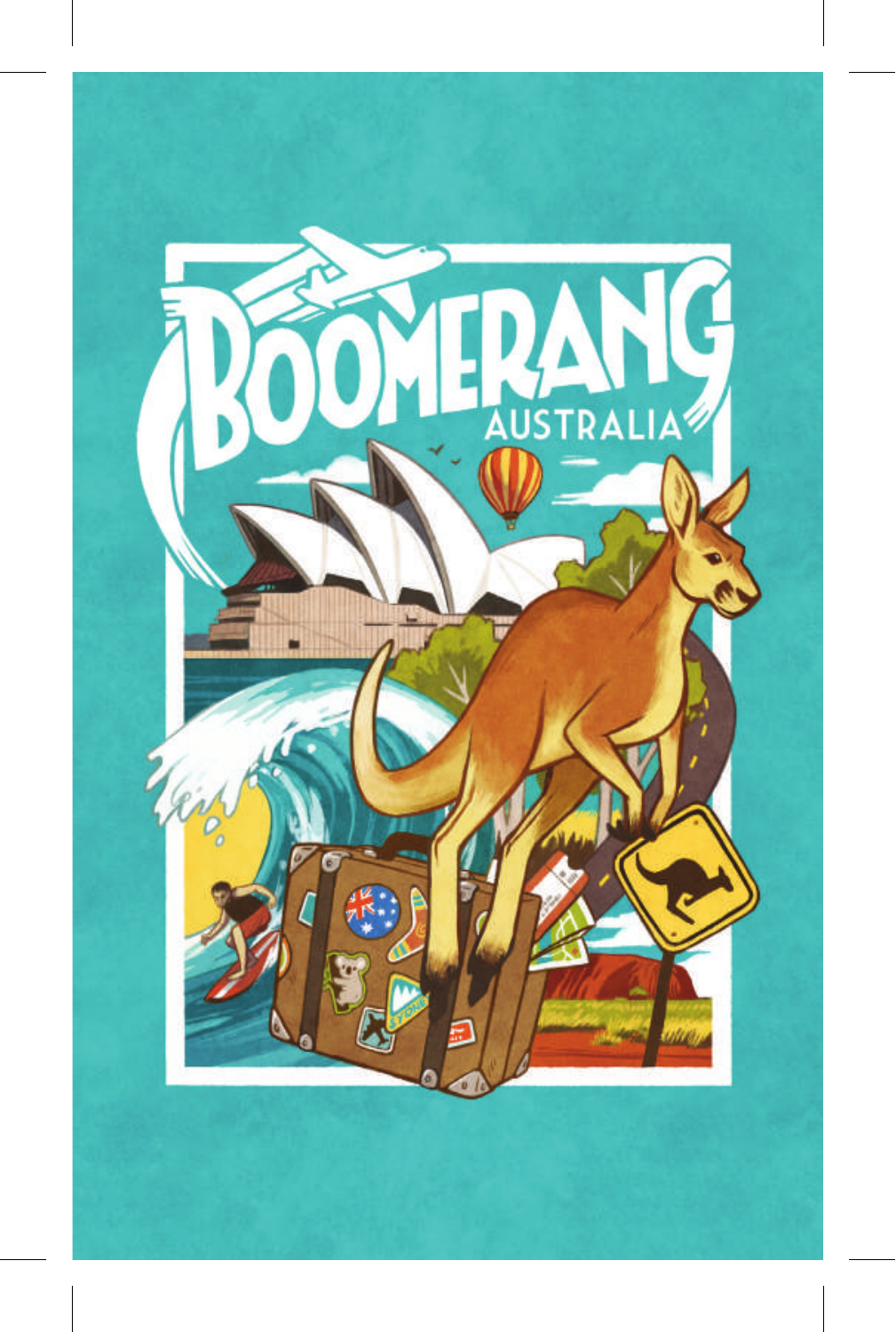# **A COME-BACK-AGAIN CARD GAME!**

Designed by Scott Almes Illustrated by Kerri Aitken

Welcome to *Boomerang*! Players will be touring Australia, trying to see and do as much as they can before their holiday ends! By spotting native animals, collecting pieces of Australiana, and doing other holiday activities, players will earn points.

Every round players will draft cards, mark off various accomplishments on their score sheets, and at the end of the game, the best traveller wins. You beauty!

# **COMPONENTS:**

- 28 cards
- 4 pencils
- 1 score pad

# **SETUP:**

- 1. Give each player a sheet of paper from the score pad, and a pencil.
- 2. Shuffle all the cards, place them in a face-down deck, and you are ready to begin! **2**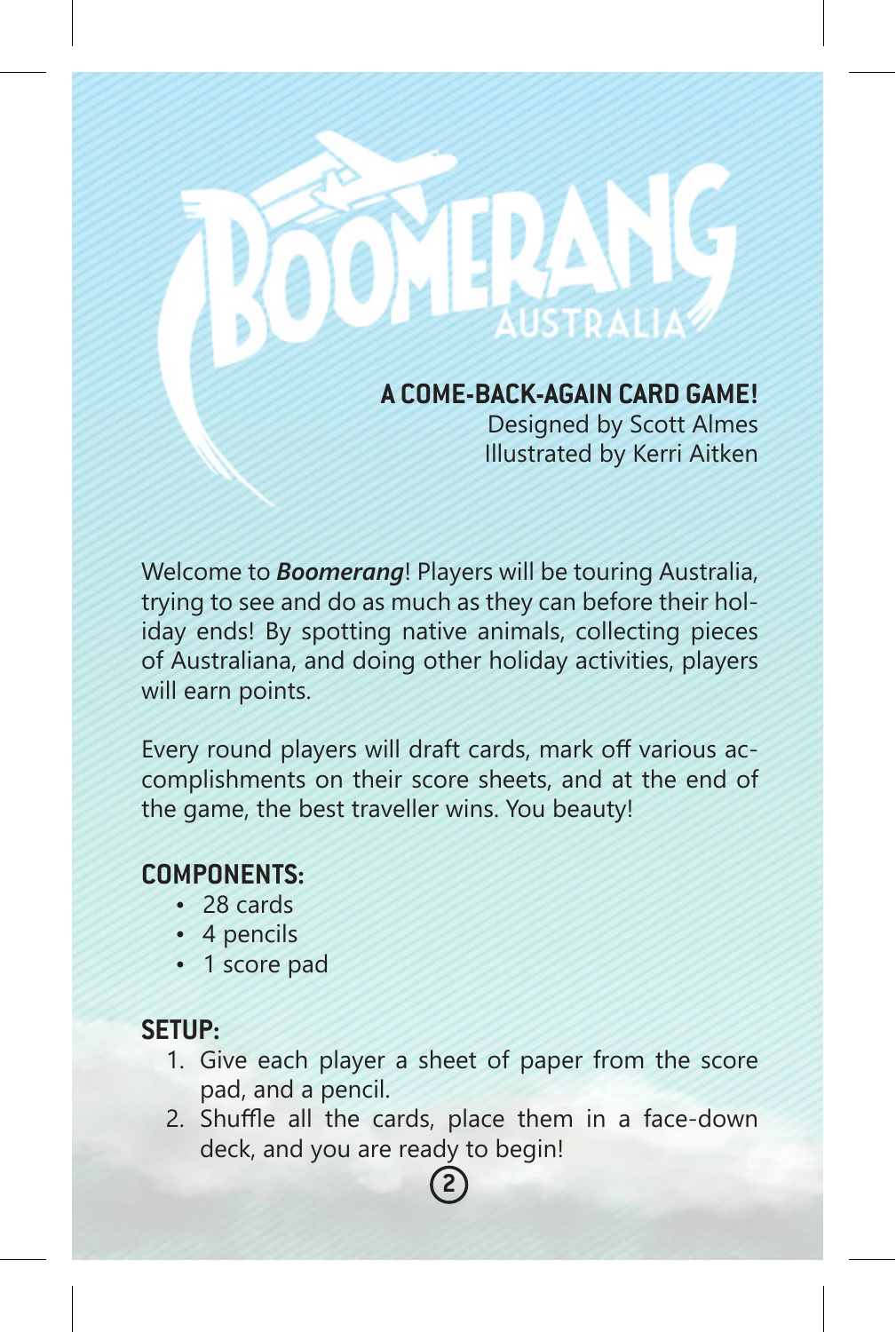

## **GAME PLAY:**

The game will be played over the course of four rounds. During each round, players will draft from a hand of cards in the hopes of scoring in five different categories. At the end of each round, players will record their scores and then the cards will be shuffled again. After four rounds, the players add up all their scores and determine the winner!

### *Every round, follow these steps:*

- 1. Deal seven cards to each player
- 2. Players select their Throw cards
- 3. Players pass and draft 6 more cards
- 4. Players score

*In detail, this is what happens during each step...*

## **1) Deal seven cards to each player:** To begin each round, simply shuffle the 28 cards and deal

**3**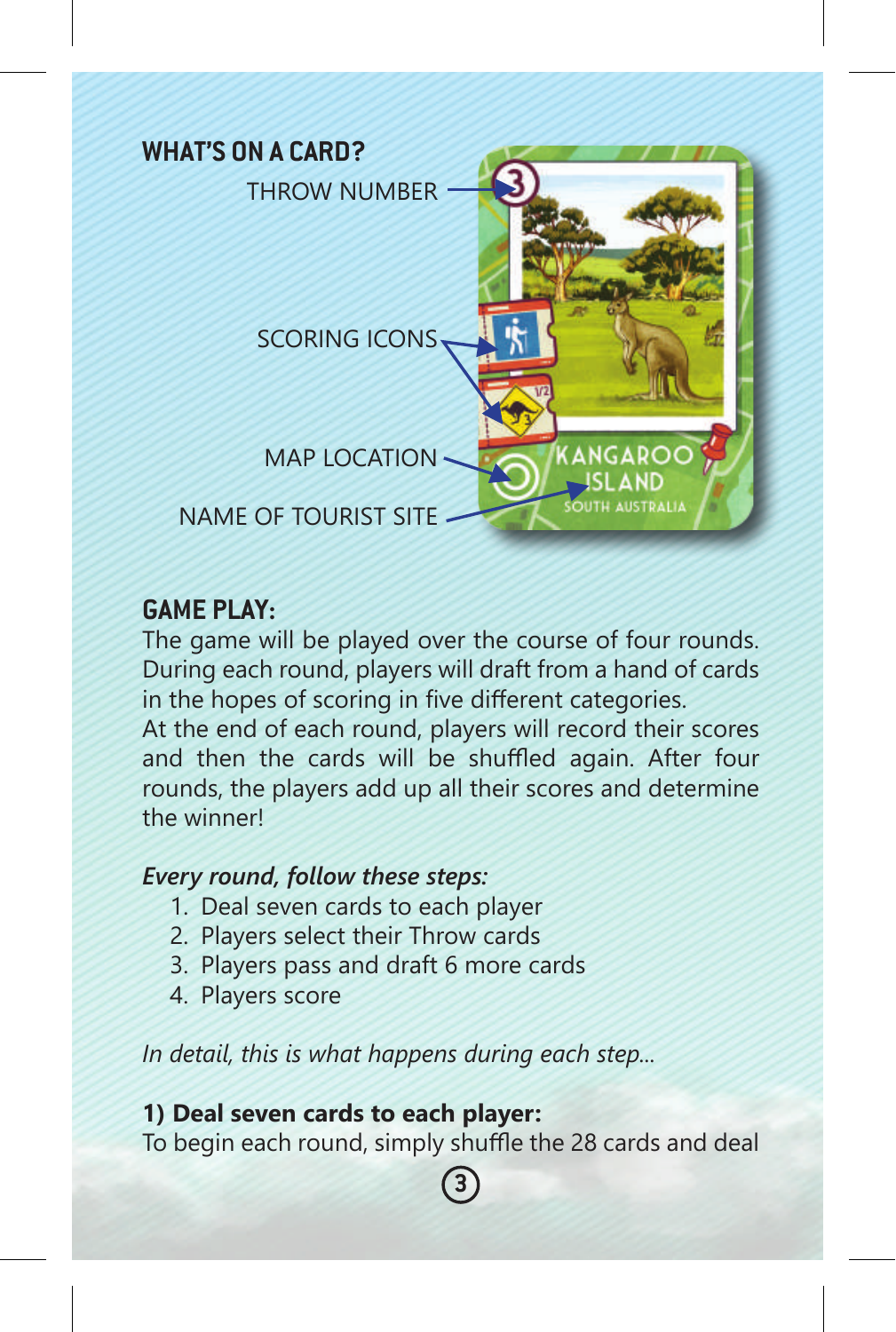each player a hand of seven cards. If you are playing with less than four players, there will be some cards left over. Place these face down and away from the players. They should not be looked at until the start of the next round when all 28 cards will be shuffled together again.

#### **2) Select a Throw card:**

After receiving their seven cards, players should look at their hand and select a Throw card. Each player places their chosen Throw card face-down in front of themselves. This card will form part of a player's score for the round, but unlike the other cards players will select, the Throw card is not revealed to the other players until the round ends. (You may always look at your own Throw card.)

Your main goal when selecting a card to be your Throw card is to score a good Catch at the end of the round. This is done by regarding the numbers at the top left of every card (cards are numbered 1-7). You will compare the number on your Throw card to the number on your Catch card (the last card you receive - see below), and you will score the difference as points.

## **3) Players pass and draft cards:**

Once each player has selected a Throw card and placed it face-down in front of themselves, they pass all the remaining cards in their hand, face-down, to the player on their left. Every player will then look at the new hand of cards, select one card from it, and place it face-up in front of themselves, next to their Throw card.

After this is done, pass your hand (now containing five cards) to the left again. Every player will then select another card, place it face-up next to their other chosen cards, and then pass the hand once more.

**4**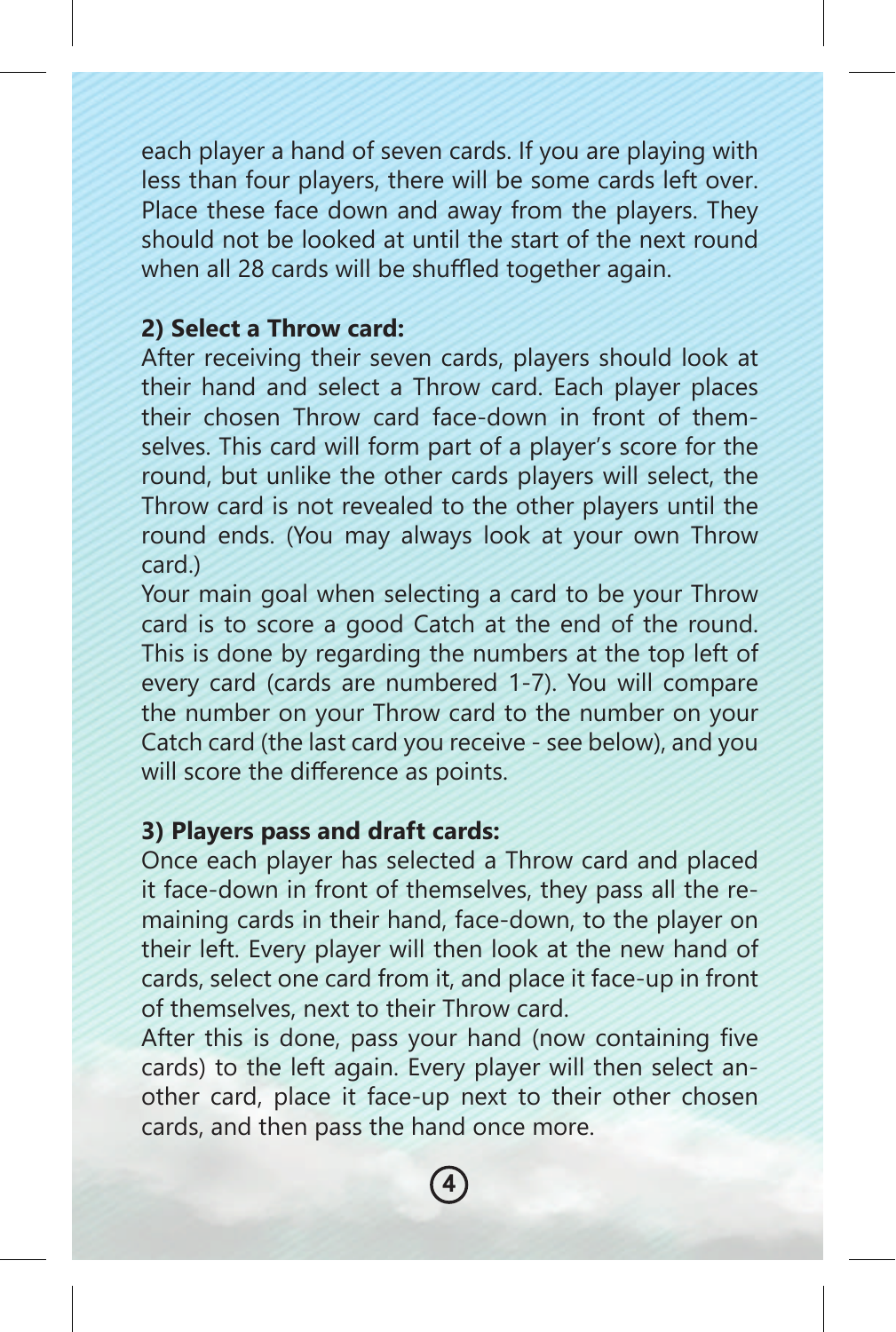This continues until there is just one card remaining in each player's hand. That one card is passed to the left and instantly added to that person's face-up row of cards. This final card will be known as each player's Catch card (see below).

#### **4) Players score:**

Now players score their results from the round. Every player will calculate their scores for the round on their personal score sheets. There are several different categories of scoring, and each player's score for the round will be determined by the seven cards they drafted during the round.

*In detail, these are the different ways players will score at the end of each round...*

## **Throw & Catch:**

To begin scoring, compare the number on your Throw (first card) and Catch (final card). Score the difference between these two cards as points.

Enter this score every round at the top of your score sheet.

*For example: If your Throw card has a 4 as its number, and the final card you receive as your Catch card has a 1 as its number, you would score 3 points this round for your Throw & Catch (because 4 – 1 = 3.) Likewise, if your Throw was 1 and your Catch was 4, you would also score 3 points.* 

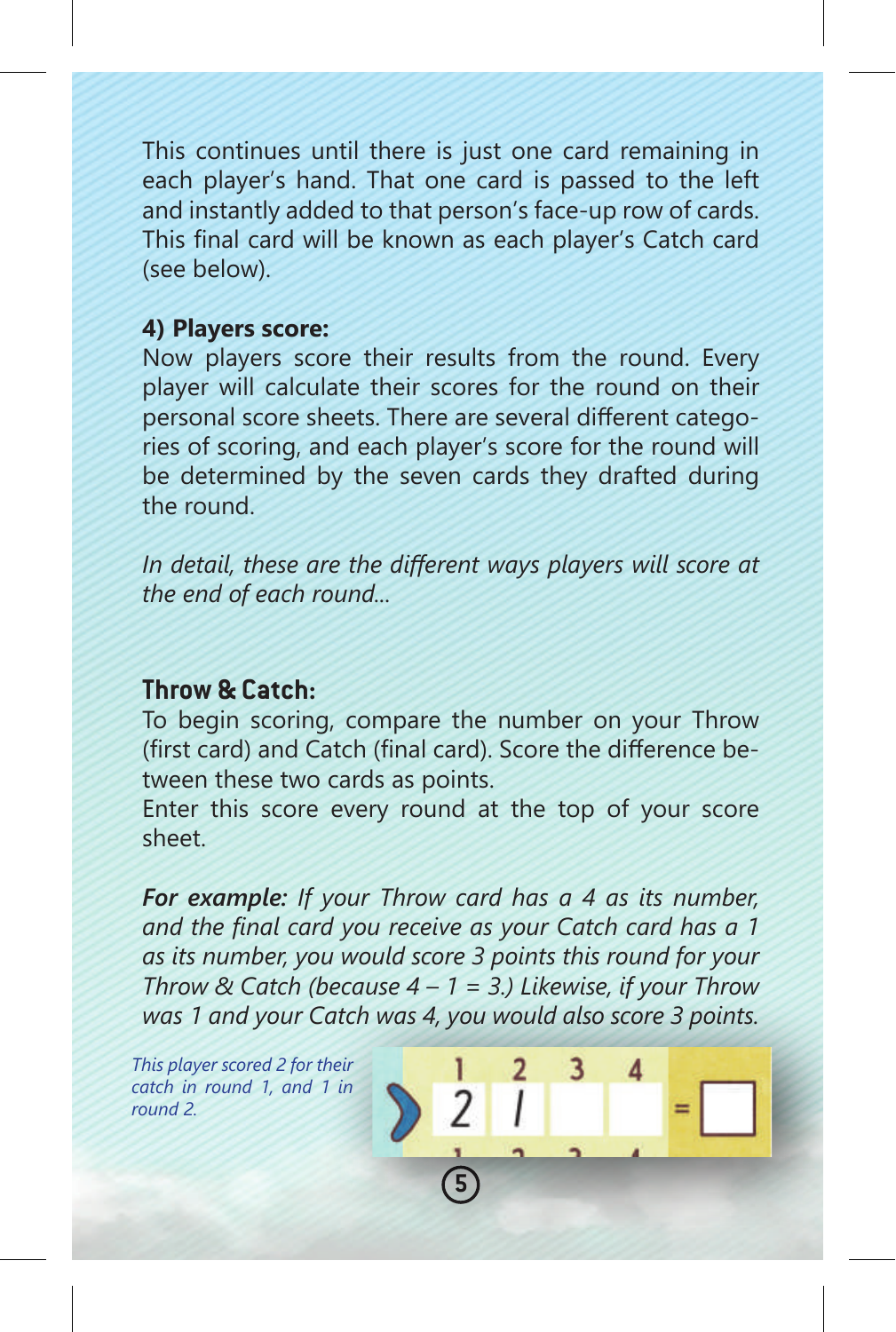### **Tourist Sites:**

For each site you have 'visited' this round (the locations depicted on each card you drafted), cross out its corresponding letter on the map on your score sheet. At the end of the game, you will get one point for each site you visited.

*This player drafted cards A and B in round 1, and crossed them out on their map. In round 2, they drafted card D as well!*



In addition, the tourist sites are divided into seven regions (Australia's six states and the Northern Territory), with four sites in each group. If you are the first to complete a region (by crossing out each site found within it), then you will also receive a 3-point bonus.

Announce this to the group while scoring your sites and cross out the region's '+3' bonus star as a reminder. All other players should scribble over the '+3' star as a reminder that the bonus has been taken by another player and can no longer be won.

*Over a number of rounds, this player visited all the sites in Queensland. They earn a 3 point bonus that no other player may now claim!*





*Note: If multiple players finish the same region at the end of the same round, then they all earn the bonus. Also note: You may collect the cards of sites you have already visited on future rounds, however you will not cross out the site on your map again, nor will you score any points for visiting the same place more than once.*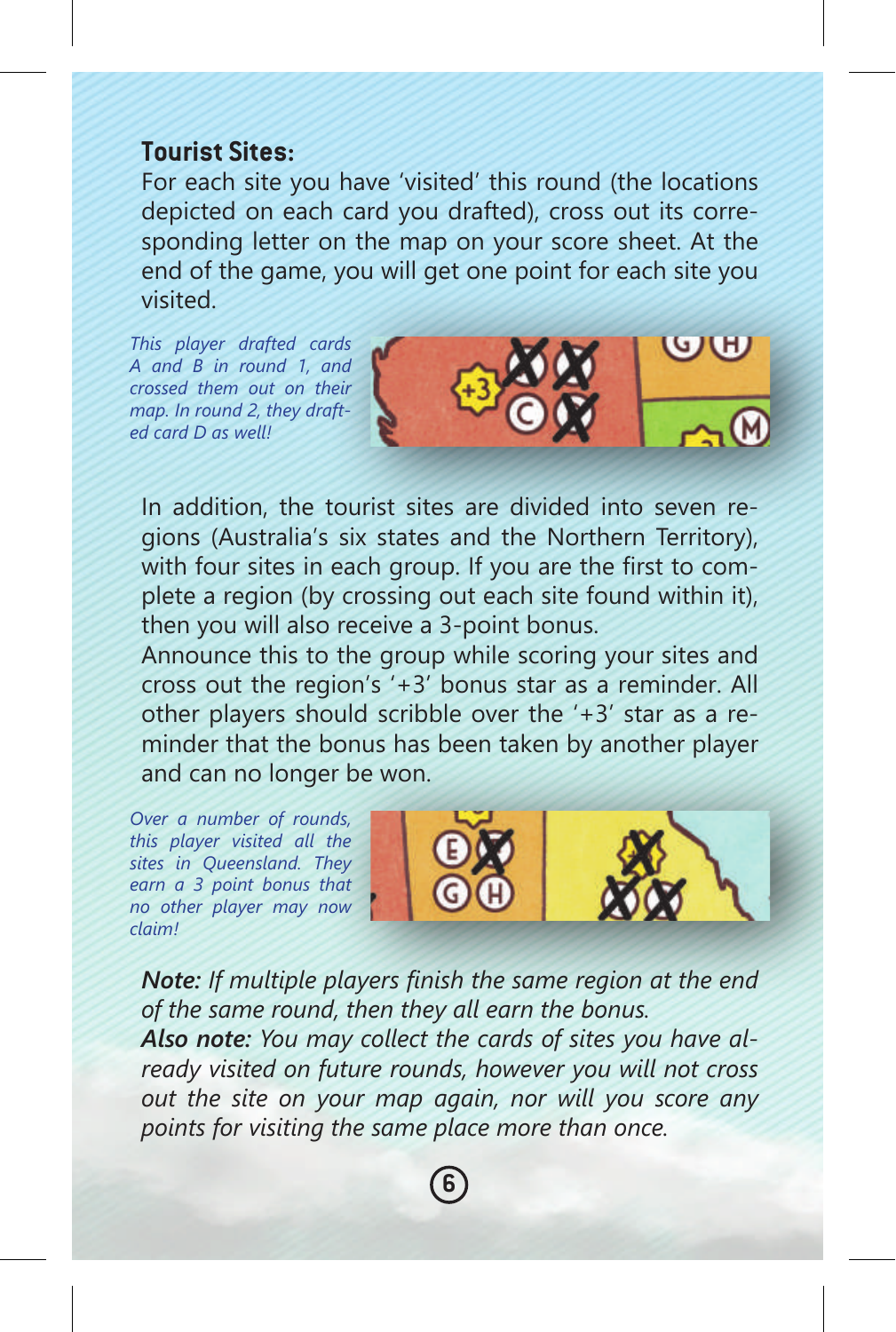### **Collections:**

Many cards also show green icons, referring to things you have collected on your travels. Each item has a value associated with it: Leaves are 1, Wildflowers are 2, Shells are 3, and Souvenirs are 5. Add up all the values of each item you collected on your cards this round.

If the total for your collections is 1-7, then you double that number as your score for that round. If your value is over 7, you only score your collection number as points. Don't think it's a good thing to fly home with overweight baggage!

*For example: If Scott has collected 3 cards with Leaves, and 1 card with Shells, his Collections total is 6 (3 + 3 = 6). His score will be 12 for the round (6 x 2 = 12)! Alternatively, if Rachel collected 2 Wildflowers cards and 1 Souvenirs card, her Collections total will be 9 (4 + 5 = 9). Her score will be 9 as well, because you don't double your Collections value if it is over 7!*

Total what you score for your Collections this round (doubling that number if you totalled 7 or less) and mark it in the next available square in the Collections row of your score sheet.

*In round 1, this player drafted 8 points of Collections. Because that score was over 7, she scored 8. In round 2, she scored 3 for Collections which was doubled to 6!*



## **Animals:**

For each pair of matching yellow animal symbols on the cards you drafted this round, you score the points marked on that animal (Kangaroos are 3, Emus are 4, Wombats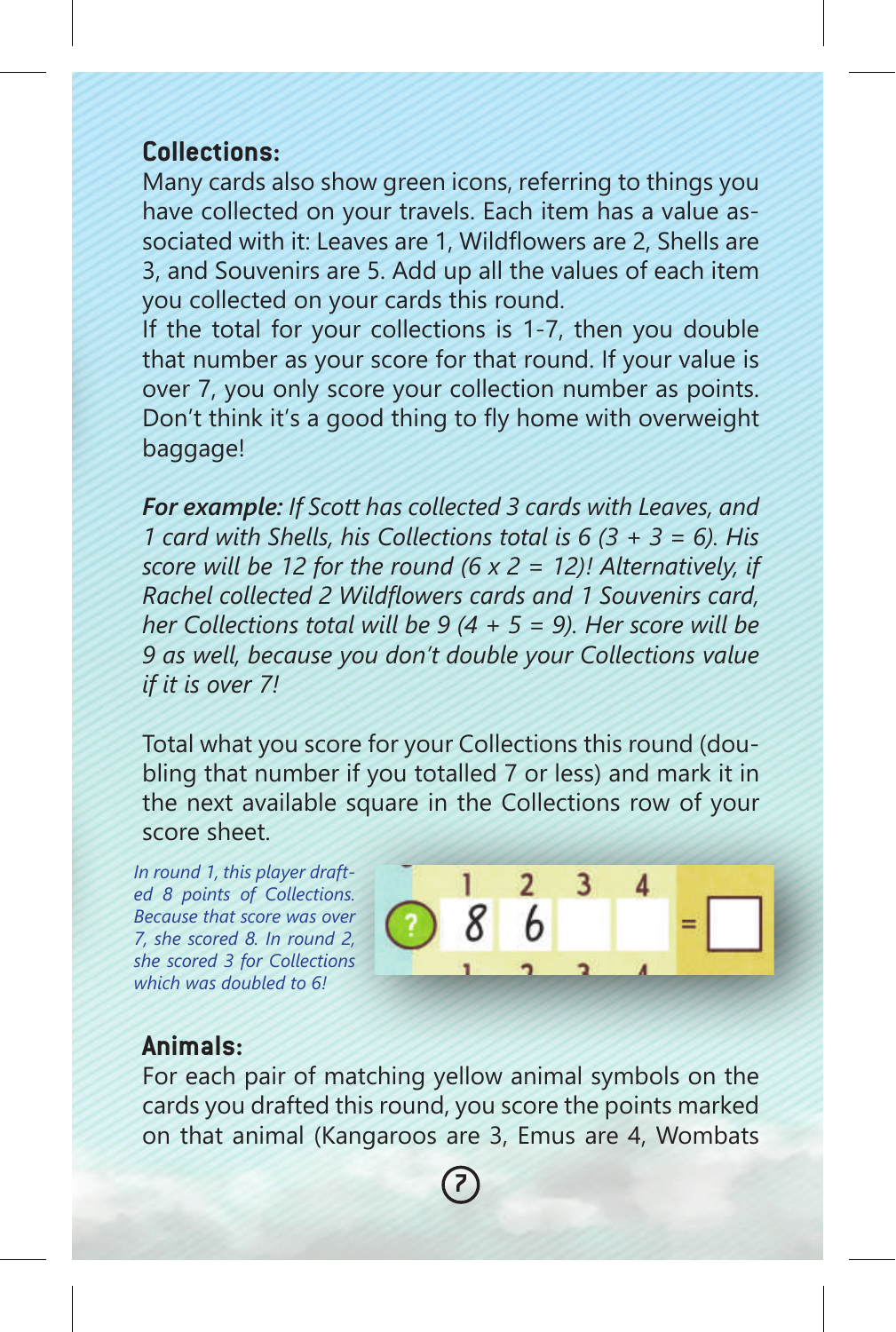are 5, Koalas are 7, and Platypuses are 9). Total what you score for all the matching animal pairs you collected this round and mark it in the next available square in the Animal row of your score sheet.

*In round 1, this player collected two emus for a score of 4. In round 2, she collected a pair of koalas and a pair of kangaroos for 10 points!*

 $\overline{2}$ 3 4  $10$ 

*For example: Kangaroos are marked with 3. So, if you get a pair of roos you score 3 points (not 6). If you only have one animal of a type, you don't score anything for it. Three-ofa-kind would only score as if you had two. Four-of-a-kind would score twice, as you have two pairs.*

### **Activities:**

Finally, check the blue Activities icons on all the cards you drafted. Scoring Activities is optional. For any single Activity you would like to score each round, count how many icons of that Activity you have on your seven cards, and score the corresponding points as per the table at the bottom of your score sheet.

Write your score in the square under the matching icon in the Activities row of your score sheet.

$$
\begin{array}{c|cccc}\n1 & 2 & 3 & 4 & 5 & 6 \\
\hline\n0 & 2 & 4 & 7 & 10 & 15\n\end{array}
$$

*For example: If you drafted three matching Bushwalking icons in the round and you decide to score Bushwalking, you would receive 4 points.*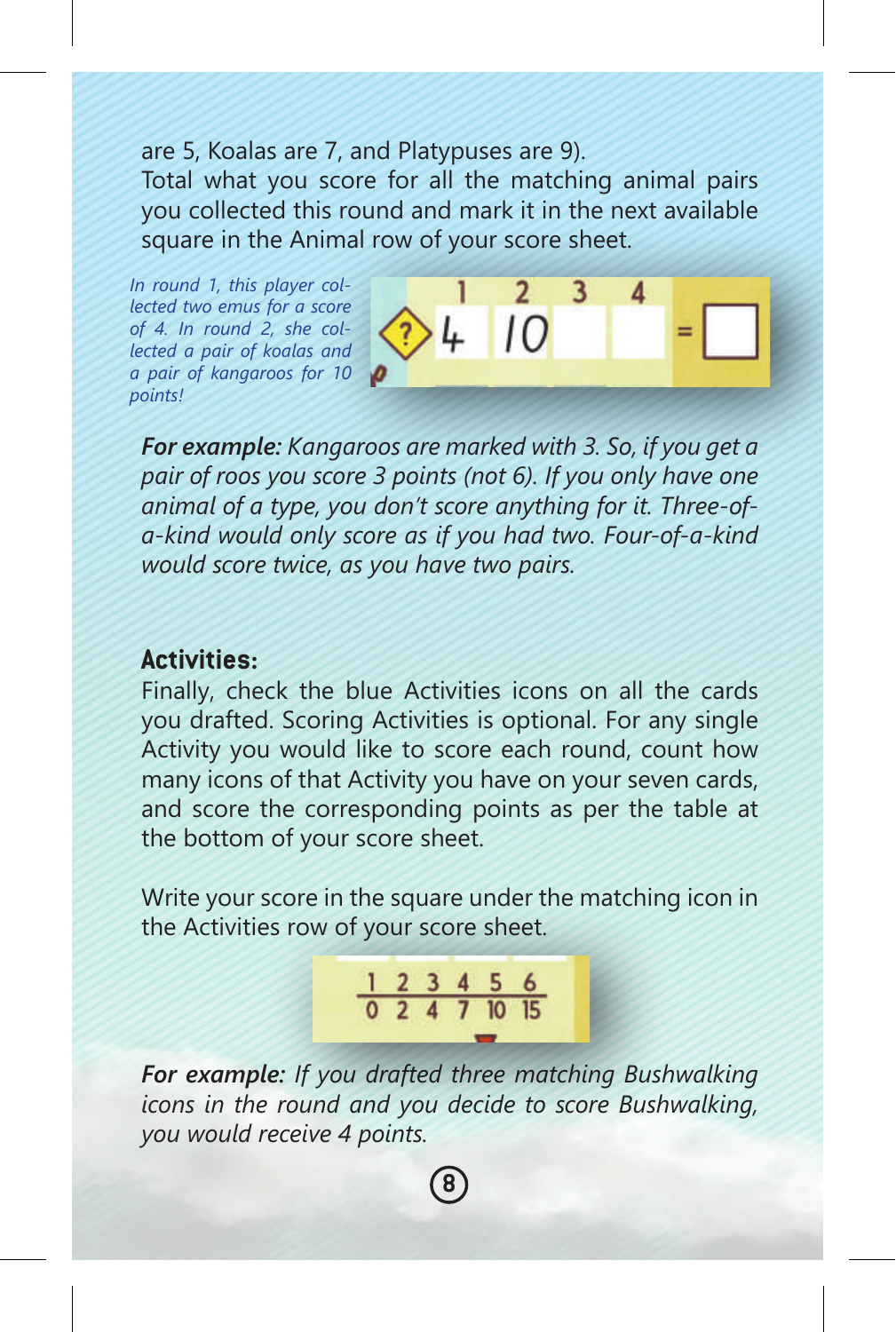*In round 1, this player collected three sightseeing cards and scored 4 points. In round 2, she collected three bushwalking cards and also scored 4 points for that activity.*



*Note: You may only score one Activity per round, and you may only score each Activity (Swimming, Bushwalking, Indigenous Culture, Sightseeing) once per game, so if that Activity's space is filled it cannot be scored again!*

## **THE NEXT ROUND**

At the end of each round, after everyone has finished scoring, collect all 28 cards, and shuffle and deal out a new round as before.

*Note: If playing with less than 4 players, collect the cards used in the previous round, shuffle them, and place them in a face down deck below the cards that were set aside when dealing out the previous round. Then deal the new round from the top of the deck. This way the cards that were not dealt last round will definitely be in the next round.*

## **GAME END**

After scoring the fourth round, the game ends. Players must add up all their scores in every scoring category, and then find their grand total by adding up all their category totals. (Don't forget to add the Tourist Sites and region bonuses!) The highest score wins!

In the case of a tie, the tied player who scored the most Throw & Catch points wins.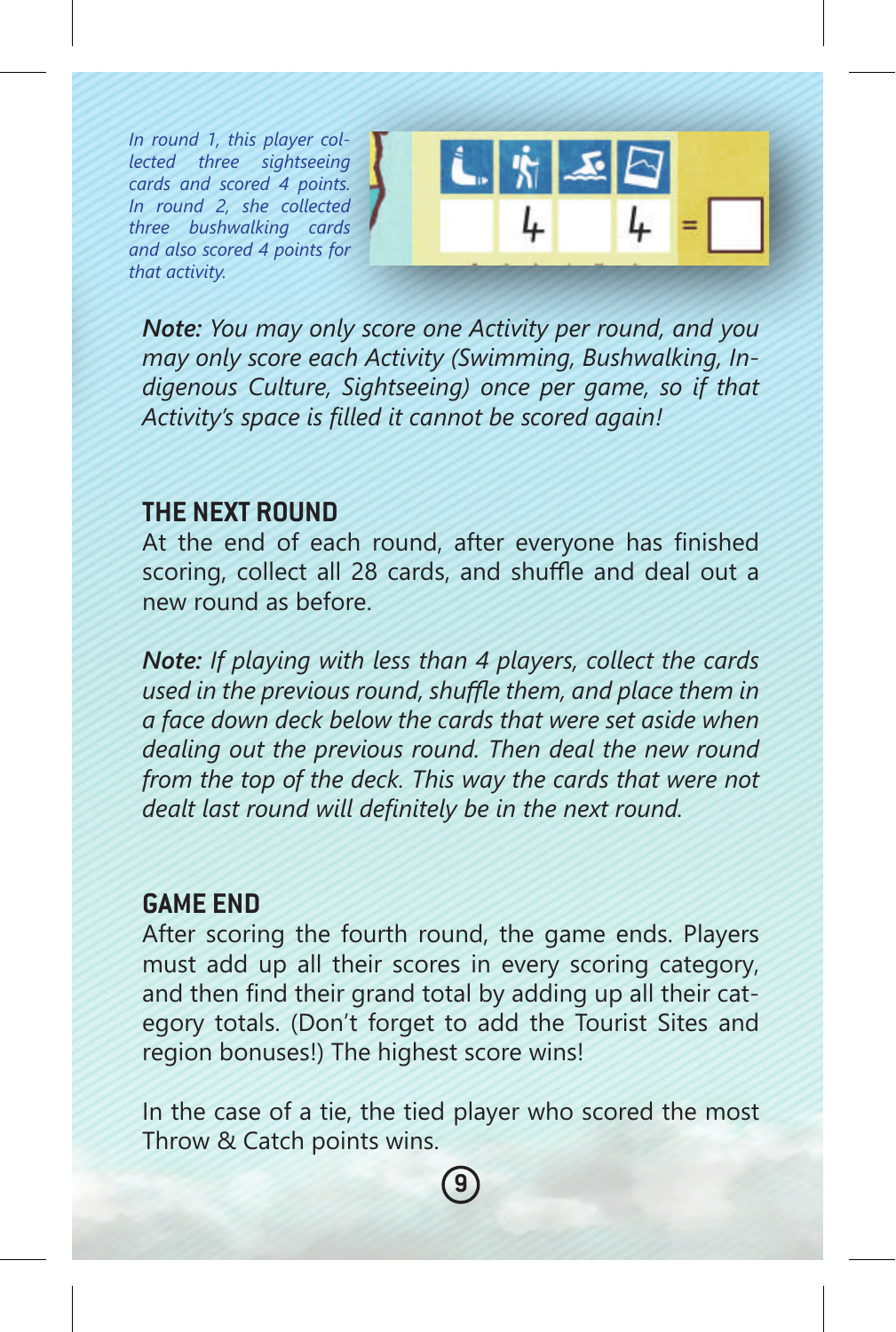What a player's score sheet may look like at the end of the game...



## **DIRECTION VARIANT**

To add more variation to the card drafting in a three or four player game, alternate passing cards to the left and then to the right each round.

**10**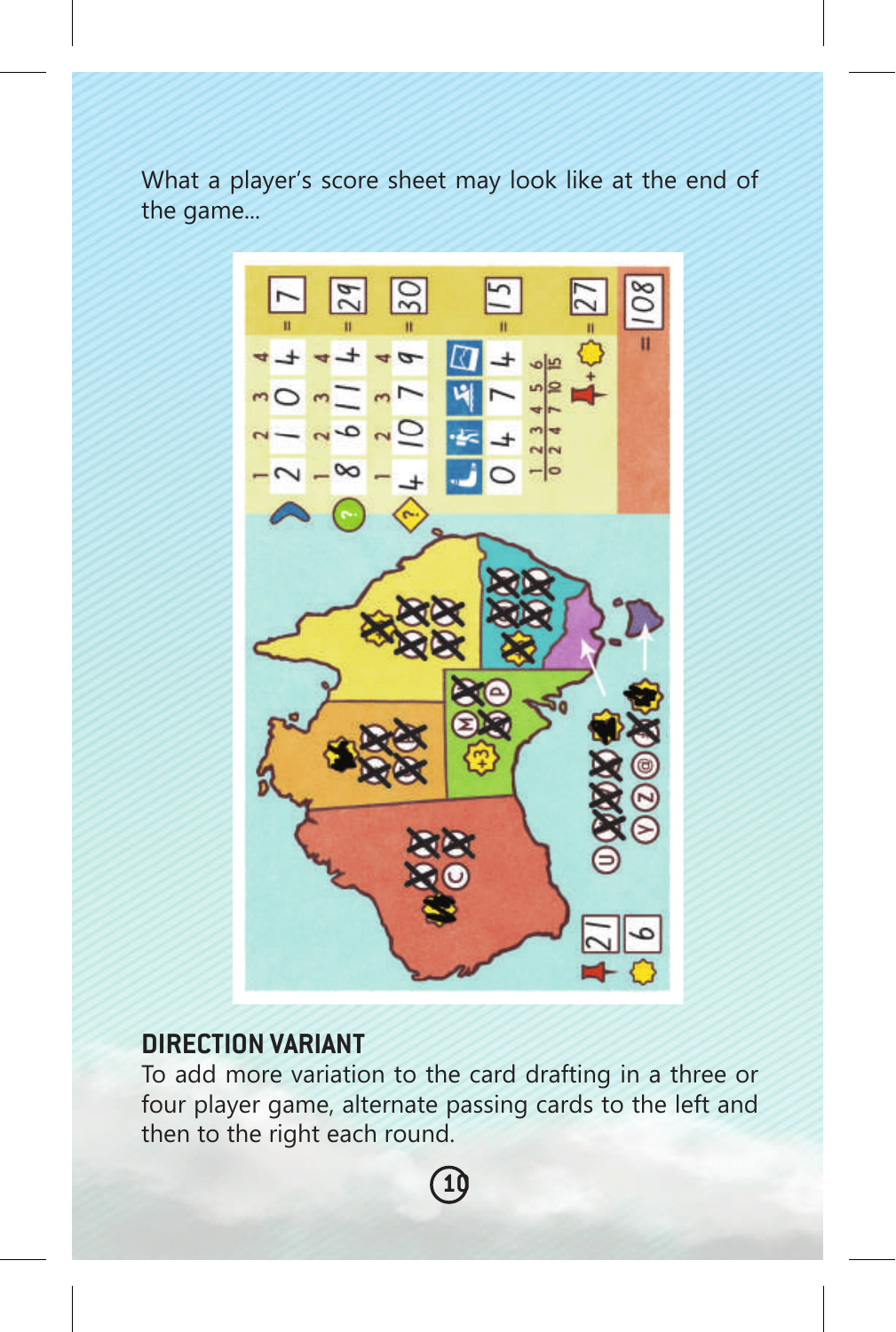#### *Publishers Notes:*

*In order to create a more interesting and entertaining game, some locations on the cards depict animals, etc., that may not actually be native to these locations. We ask that Boomerang be treated as a game, not as an educational tool :)*

*Boomerangs are an Australian icon, now mostly used for sport, but originally used by indigenous Australians for hunting, combat, and many other daily uses. They are depicted in ancient rock art in northern Australia which could be up to 50,000 years old. The word 'boomerang' probably entered English via the language of the Turuwal people of the Georges River near Port Jackson (Sydney Harbour).*

#### **CREDITS**

Designer: Scott Almes Illustrator: Kerri Aitken More

MATAGOT DETAILS AND LOGOS

#### COPYRIGHT INFO

All rights reserved.

Printed in China. Warning: Choking hazard! Keep away from children under the age of 3. Please keep this information for future reference.